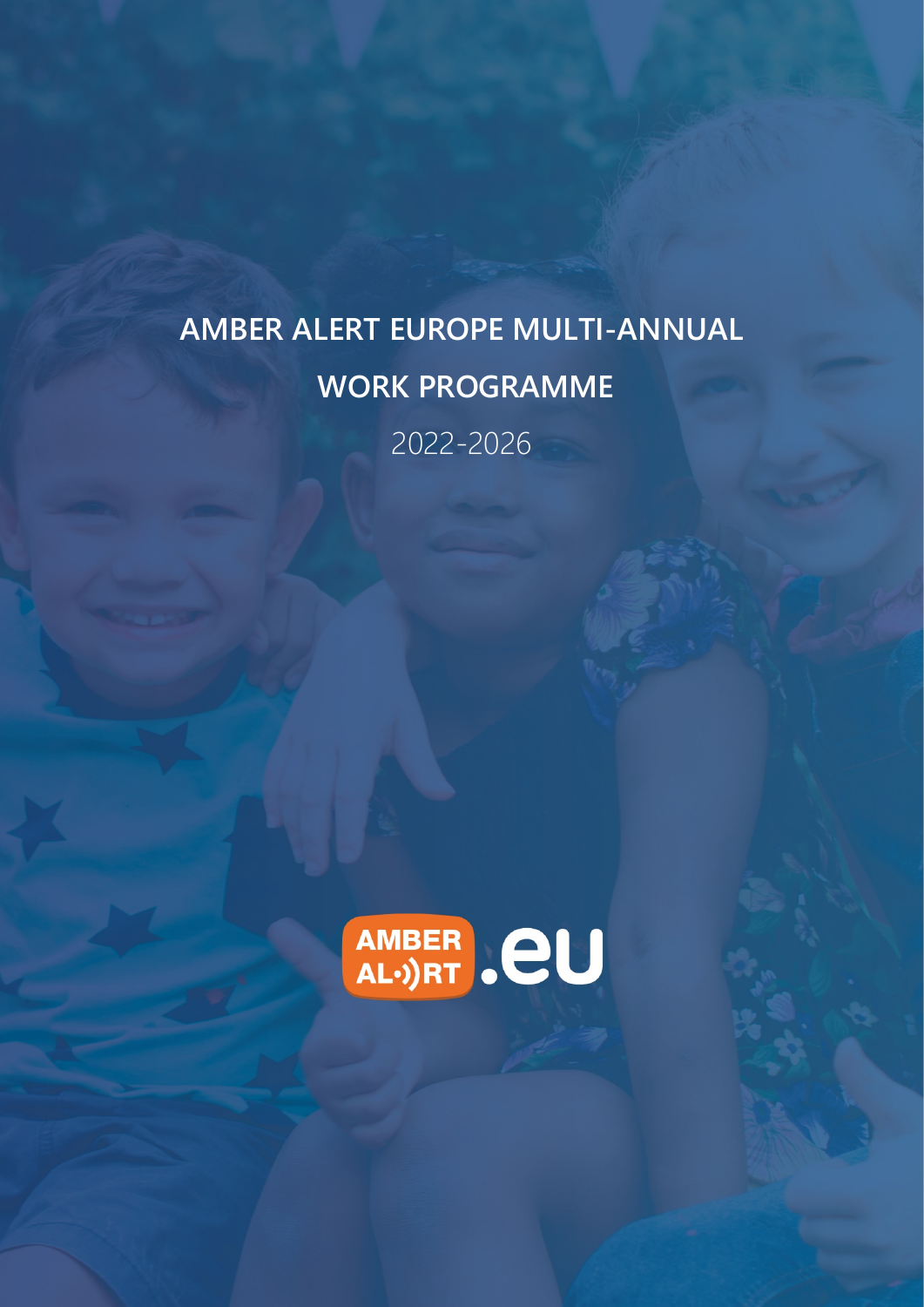### **AMBER ALERT EUROPE MULTI-ANNUAL WORK PROGRAMME 2022-2026**

Towards A Common European Approach on Missing Children - Missing Persons

## **I. Introduction**

AMBER Alert Europe's Multi-Annual Work Programme 2022-2026 comprises activities for the implementation of the short and mid-term priorities that are set out in the Common European Approach on Missing Children - Missing Persons (CEA). The CEA is drafted in close cooperation with the Police Expert Network on Missing Persons (PEN-MP).

## **II. Missing children - Addressing a gap at EU and national levels**

The CEA was launched in a time where protecting citizens has become one of the European Commission's main objectives, and the new EU Security Union Strategy certainly emphasises that. In addition to focusing on societal, economic, and democratic issues, special attention has been given to recognising the rights of individuals to protection and care. This attention has focused on the most vulnerable as well as strategies designed to protect them effectively. This is evident in the EU strategy for a more effective fight against child sexual abuse (CSA). While this strategy focuses on a particular threat that constitutes criminal activity, and which can therefore be immediately investigated and prosecuted in all Member States (MS), there remains a notable gap in the development of a strategy for vulnerable missing persons, in particular, missing children because of their greater vulnerabilities. The UN Convention on the Rights of the Child established the child's right to be protected from all forms of violence, while the EU Charter of Fundamental Rights recognises a child's right to the protection and care necessary for its well-being. Despite the EU strategies in place, the gaps that currently exist regarding missing children are difficult to address.

Every year, in the EU, numerous children go missing. Not only are missing children extremely vulnerable, but the risks they face are significant, varied, and can continue to evolve with potentially devastating outcomes. It goes without saying that within a common space without borders missing children cannot be protected only through MS acting on their own but by MS working together.

Security of one MS is the security of all, and it relies on cooperation, information exchange, support and assistance, best practices, and learning from each other. Missing children are a common challenge for all MS, requiring a common approach at the European level.

This CEA comprises four pillars that aim to strengthen the protection of the most vulnerable at the European level, giving special attention and priority to missing children because of their greater vulnerabilities. Due to the comprehensiveness of the issues addressed by the CEA the pillars are divided into law enforcement-driven activities and into activities that are public or civil society driven.

These four pillars lay down the foundations for gradually setting up an environment in which the EU's internal borders do not present an invisible obstacle for LEA in cases of missing children.

In order to implement the CEA in the period 2022-2026, AAEU has prepared a Multi-annual Work Program that comprises activities implementing short and mid-term priorities within the four pillars of the CEA.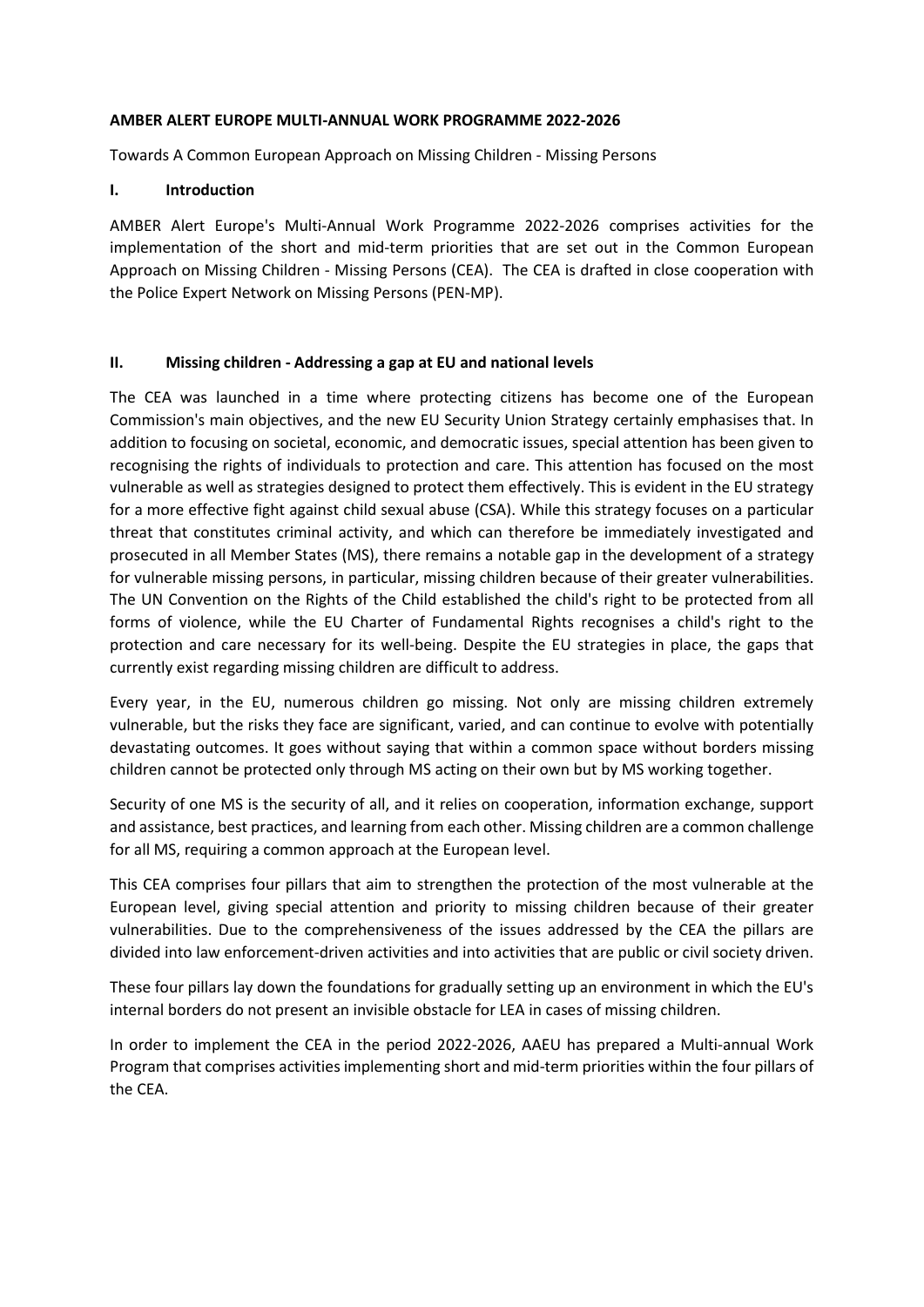## **Pillar 1: Missing Persons Risk Triage (MPRT) – immediate risk identification of a missing child**

When a child goes missing, it can be an indicator of underlying problems such as abuse, sexual exploitation, gender issues, and trafficking. If a child returns and these issues remain unrecognised and untreated, often the child goes missing again. A risk assessment that includes identifying this element of risk enables a targeted response to remove or reduce the risk (Missing Persons Risk Triage – MPRT). This, in turn, can reduce the number of incidents of going missing and provide the opportunity for LEA to identify and deal with associated criminal activity. As such, it is essential that there are interventions that respond to incidents of going missing that lead to the prevention of incidents and reoccurring incidents.

Based on the expertise of law enforcement specialists of PEN-MP, a quick, proper, and effective risk identification applied to missing children' situations is crucial in determining the correct response to locate and recover the child as quickly as possible. It also can be repeatedly applied as different or additional information about a situation becomes known. This enables LEA to adjust operational measures when the risk to the child changes.

In investigations with a transnational/cross-border dimension, a common understanding of the risk relating to a missing child will facilitate a coordinated and consistent approach across borders.

#### **Short term priorities:**

o Further Identification of existing best practices to be introduced to MPRT;

o Identification of existing gaps preventing MPRT by all EU MS (legal, linguistic, etc.);

o Identification of ways to close these gaps to enable cross-border operational use of MPRT;

o Ongoing evaluation of the MPRT model and research on improving risk triage.

#### **Mid-term priority:**

o Introduction of a common European colour code for missing children/persons.

#### **Pillar 2: Enhanced Cross-Border Law Enforcement Cooperation on missing children**

With the abolishment of national borders, the Schengen Area, a zone with unrestricted movement of people was created. This also entails that missing children can easily be moved across a border into a neighbouring country.

Regardless of all national, regional, and EU security efforts, there remain 'grey' areas or gaps, e.g. missing children cases, that have not yet been adequately addressed. To date, a missing child does not represent a crime if there are no other elements of crime attached to the missing case. Lacking the "crime" component, the tools and techniques that law enforcement authorities (LEA) can leverage to intercede rapidly are more limited than they are in cases with known criminal components. While the nature of missing children cases means that domestically LEA are restricted from applying tools and mechanisms established to fight crime, this is even more pronounced in cases where there is a transnational dimension.

This could result in vital time being lost and the case stagnating. Ensuring these gaps are closed, and that appropriate, timely, and consistent responses in missing children' cases are available when necessary would be of significant assistance in advancing LEA efforts to protect missing children.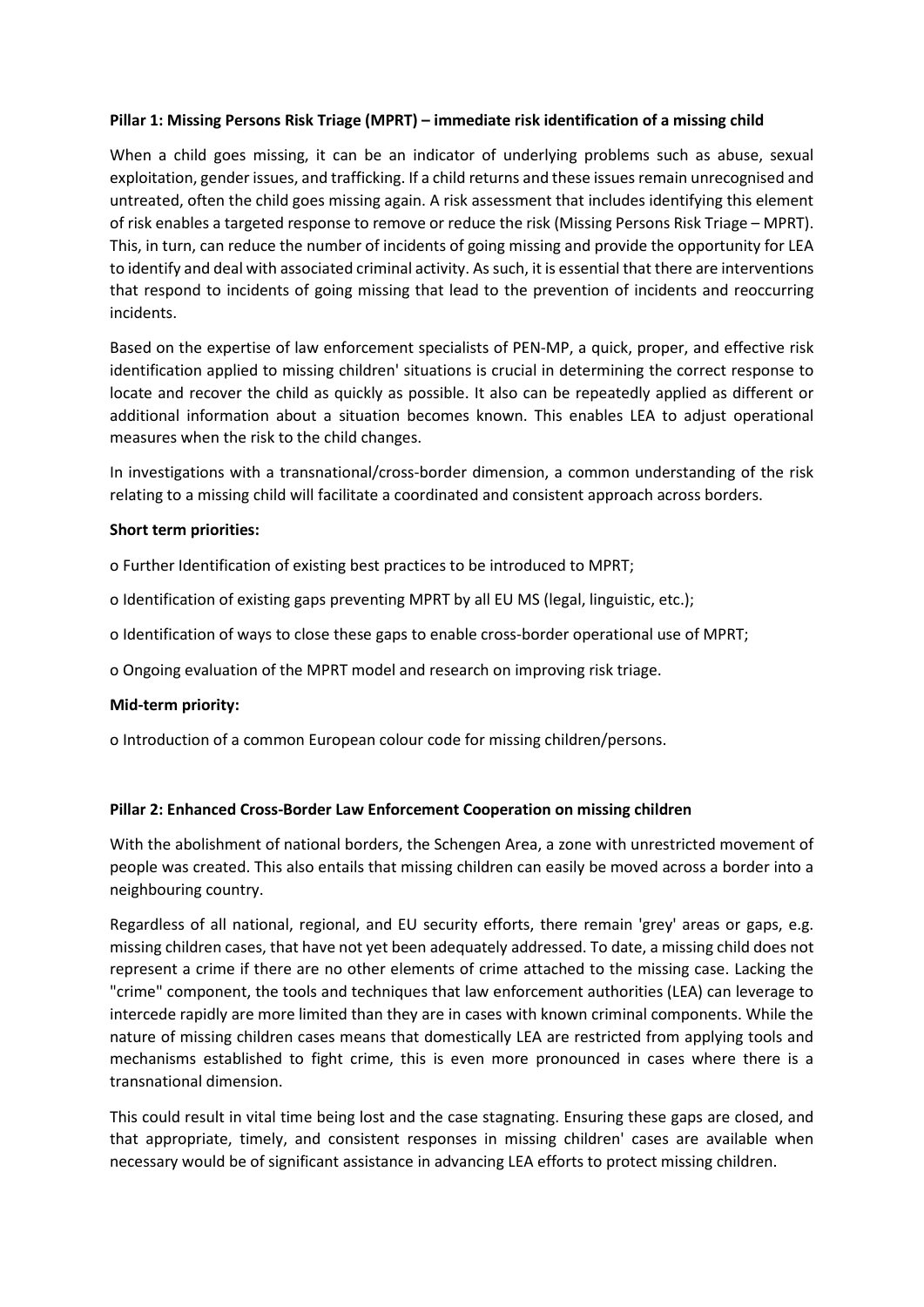Efficient cooperation in these matters can be achieved only when, on an operational level, police forces are able to communicate and cooperate with their counterparts in other countries. In 2016, this common belief by the MS resulted in an informal network of law enforcement experts on missing persons. In 2019, this Police Expert Network on Missing Persons (PEN-MP) was officially recognised by the Council of the European Union. PEN-MP aims to close the gaps, exchange best practices, elaborate common standards while also establishing protocols and training in this field. It also works to address legal aspects pertaining to the agreements being developed.

## **Short term priorities:**

o Identification of existing gaps hindering the operational cross-border missing person search;

o Identifying strategies to close these gaps while also paving the way for faster cross-border operational assistance;

o Enhance cooperation and notification between MS on cases of missing children/persons who are at immediate risk for life or serious harm and having a transnational dimension;

o Identification of existing EU IT tools and platforms inter-operational solutions to support this missing persons operational LEA cooperation;

o Setting up and maintaining an AAEU/PEN-MP missing persons expert training database.

#### **Mid-term priorities:**

o Continued identification of best practices, establishing of efficient standards, providing expert training and training materials, and working towards a European wide applicable approach;

o Establishing partnerships for the implementation of training and creating a hub of expertise;

o Laying down the foundations of a European centre of excellence for missing persons, with special attention to missing children;

o Networking and forming alliances with other expert networks and centres that are dealing with related phenomena, i.e. CSA and CSE for children and domestic violence and trafficking in human beings for adults.

#### **Pillar 3: Connecting the public with law enforcement in the search for a missing child**

Citizen sourcing is a crowdsourcing practice and is applied by governments with the goal of tapping into the collective abilities of citizens and society. In missing children' cases, law enforcement frequently reaches out to the public for assistance. Enhancing trust between the public and law enforcement in the joint effort to improve the search for a missing child is therefore essential and brings added value to any search. Connecting law enforcement with the public has tremendous potential, but in today's world, it also comes with challenges.

In 2008, the European Commission recognised the urgency of the missing children issue and set an objective for all EU MS to establish an interoperable child alert system that would enable law enforcement agencies to alert their respective public and even coordinate the search across borders. Interoperability, however, has yet to be realised. Currently, only 20 EU MS have a Child Alert/AMBER Alert system for missing children in place.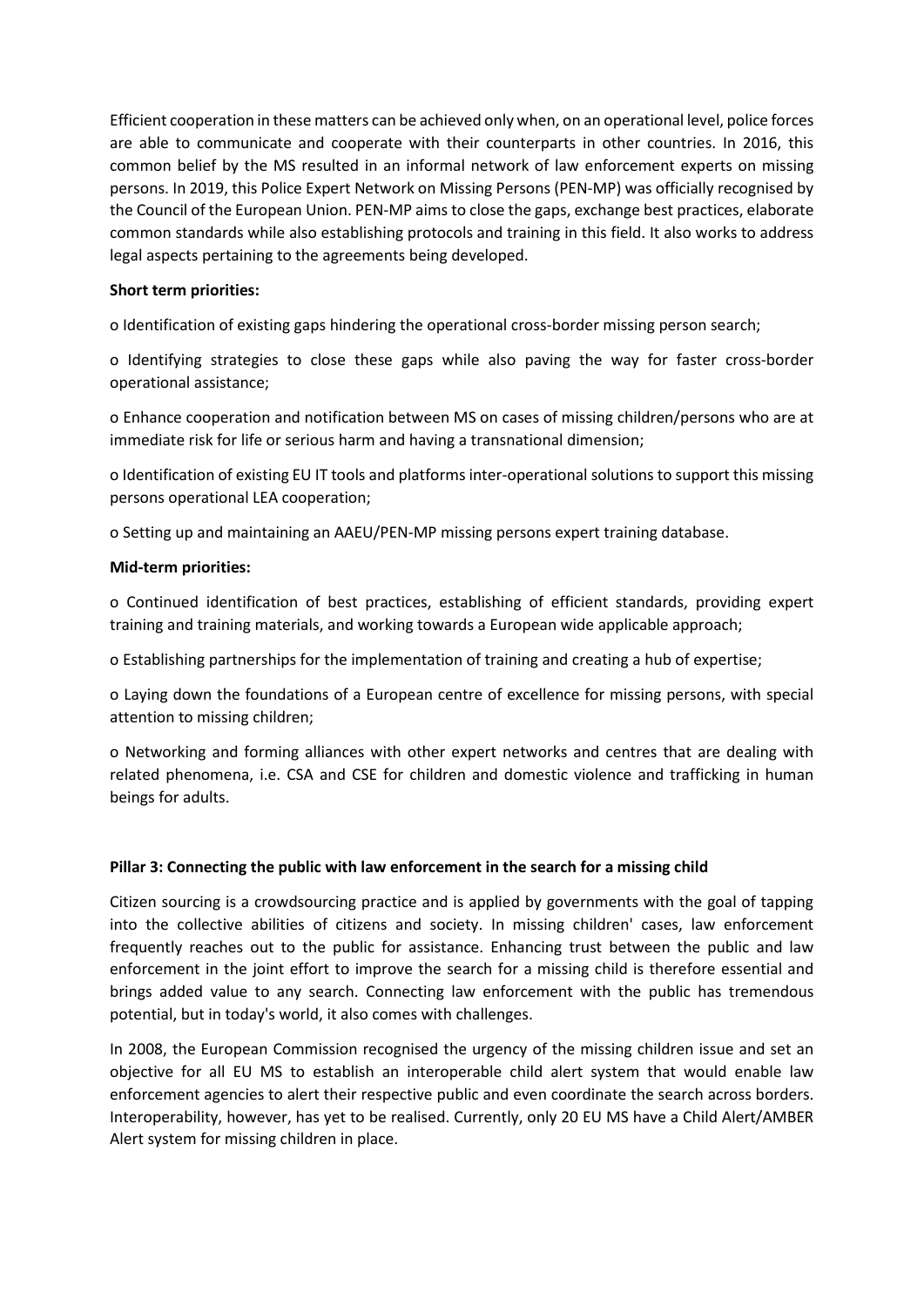With 37.5% of Europeans living near national borders, it is essential that protocols are examined to ensure they facilitate citizen sourcing in cases of missing children beyond the borders of the originating country.

## **Short term priorities:**

o Research appropriate protocols for notifying the public while also identifying opportunities for interoperable technology;

o Developing new guidelines, best practices, and initiatives for LEA outreach aimed at engaging the public with law enforcement (citizen sourcing) in the search for a missing child;

o Develop protocols for cross-border requests for public assistance;

o Develop a European-wide campaign in order to raise the necessary awareness and promote relevant tools and mechanisms.

#### **Mid-term priorities:**

o Piloting the implementation of a website for missing persons and children at high risk inspired by the success of the ENFAST/Europol's Most Wanted website: [https://eumostwanted.eu;](https://eumostwanted.eu/)

o To establish new AMBER Alert/Child Alert systems for MS, coordinated via PEN-MP and AAEU, which support interoperability.

## **Pillar 4: Preventing children from going missing as a joint effort of all stakeholders**

Preventing children from going missing and ensuring their safety is the responsibility of all MS. This pillar encapsulates two key elements: Firstly, training and awareness-building of key stakeholders to reduce the number of instances of children going missing; Secondly, determining the reason a child has gone missing as it is a key component to minimising the reoccurrence of instances of children going missing.

LEA are aware that when a child goes missing, it can be a strong indicator of underlying problems such as abuse, sexual exploitation, gender issues, and trafficking. If a child returns and these issues remain unrecognised and untreated, often children go missing again.

In order to prevent this re-victimisation, it is imperative that the risk to the missing child is identified as well as the origins of this risk. This enables a targeted response from LEA to remove or reduce the risk. Not only does this lead to a reduction in the number of incidents, or reoccurring incidents, of children going missing; it also provides LEA the opportunity to identify and address any associated criminal activity.

Prevention efforts, that are also supported by the diligent use of existing mechanisms and build on existing systems, such as the Preventive SIS Alert, should also be examined and promoted since such tools may prevent vulnerable persons, including children, from being moved into harm's way.

#### **Short term priorities:**

o Developing and launching European wide prevention campaigns tailored to specific audiences;

o Developing strategies to raise awareness on the mechanisms developed and launched in cases of missing children/persons;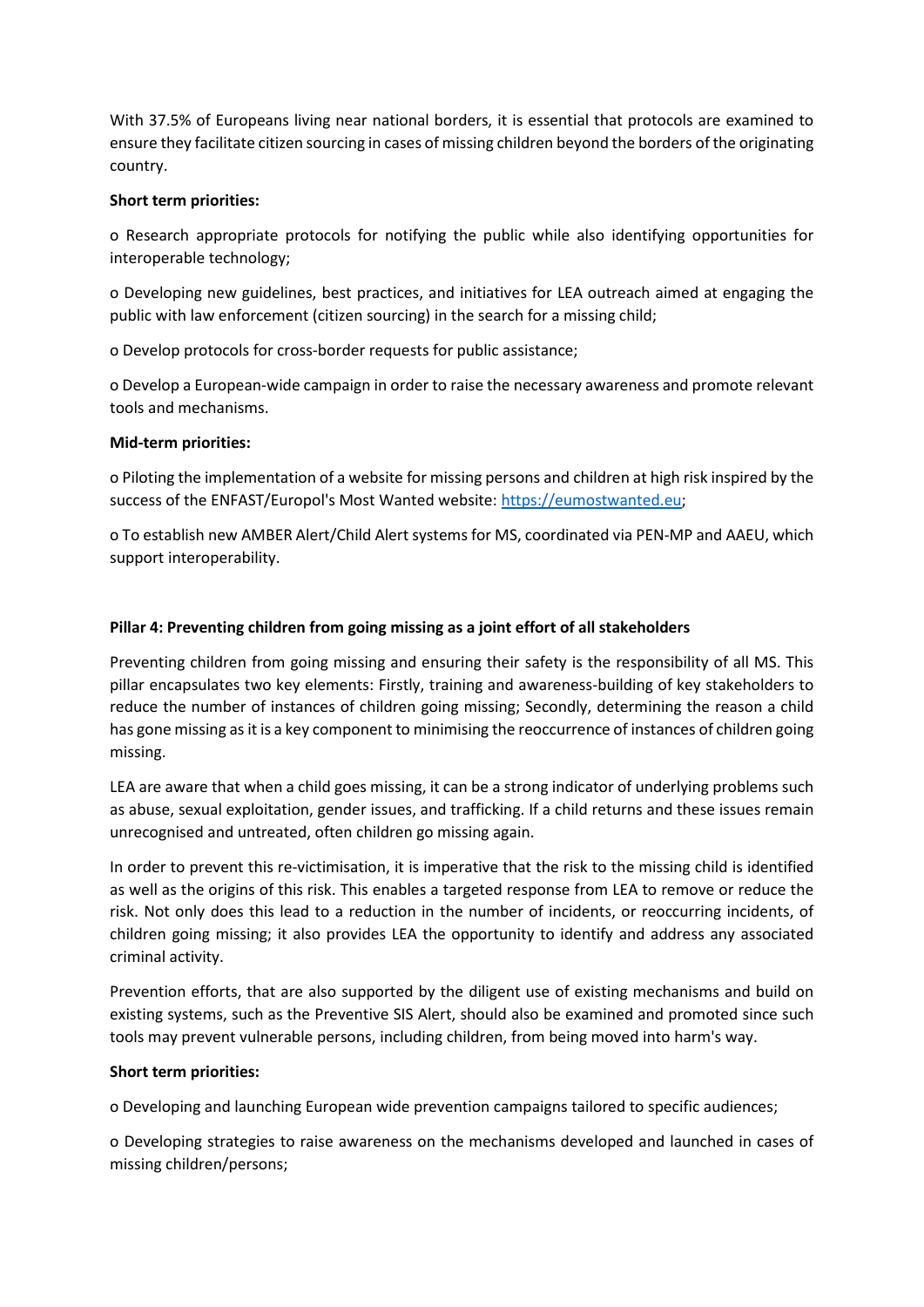o Preventing (re)-victimisation of children by advocating the use of Preventive SIS Alerts among LEA;

o Implementing best practices of return interviews of missing children.

## **Mid-term priorities:**

o Establishing cooperation with EU Agencies that can serve and contribute to the cause and support the CEA;

o Implementing European-wide awareness-raising campaigns to prevent children from going missing, moving into harm's way or re-victimisation as a joint effort of all stakeholders.

## **About AMBER Alert Europe**

AMBER Alert Europe is a foundation that assists in saving missing children at risk by connecting law enforcement with other police experts and with the public across Europe. AMBER Alert Europe advocates that one missing child is one too many and aims for zero missing children in Europe. AMBER Alert Europe brings together 42 official organisations, public authorities and business entities from 26 countries. The foundation actively contributes to the EU and national policy debate on saving missing children. AMBER Alert Europe also officially facilitates the Police Expert Network on Missing Persons (PEN-MP) and manages PEN-MP's Secretariat. The foundation also harbours the Task Force on AMBER Alerts.

**For more information, please see:** [https://www.amberalert.eu](https://www.amberalert.eu/)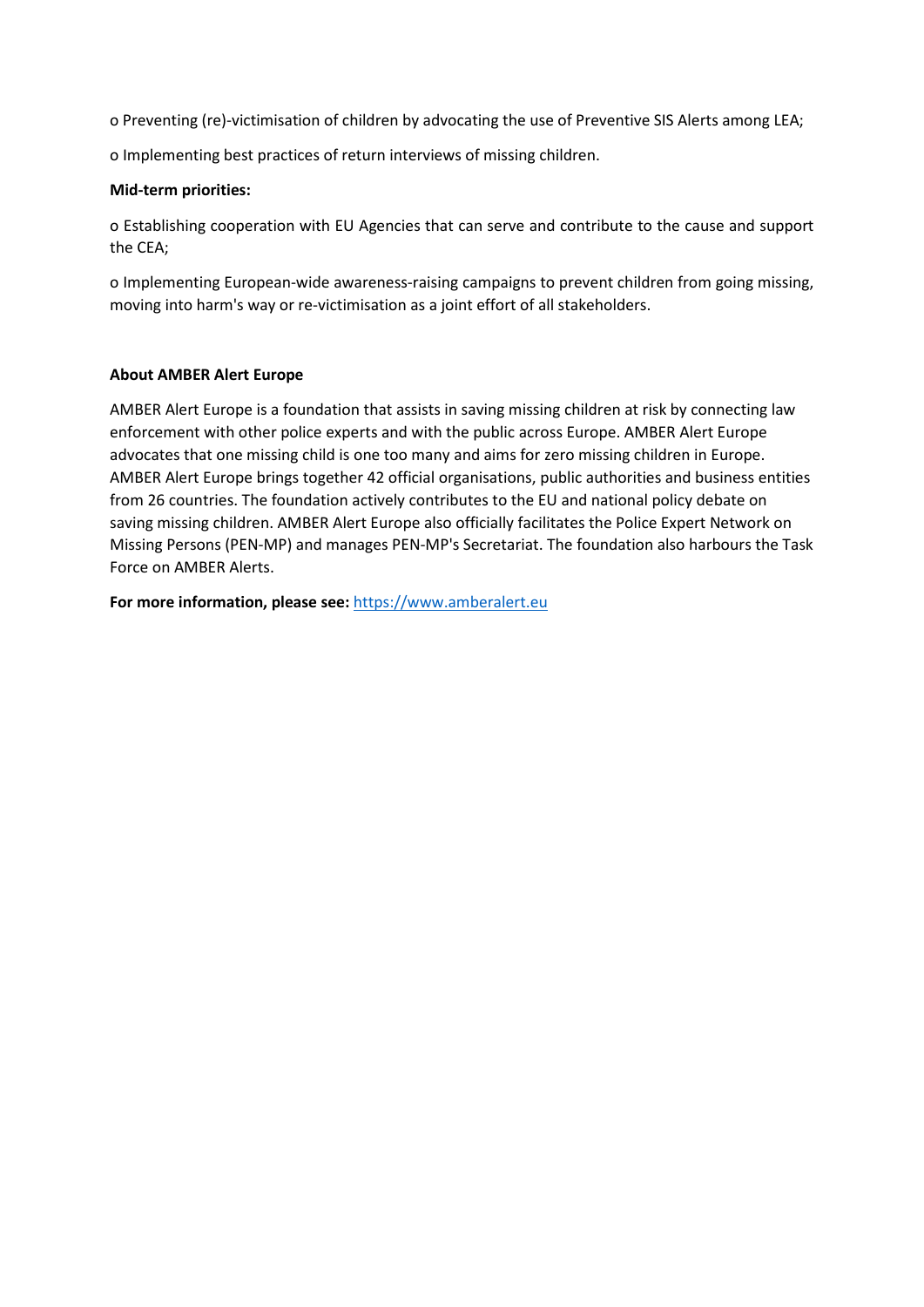### **Annex I**

| <b>Standard activities (all years)</b>                  |                                                  |                                                                                                                                                                                                                                                                                                                   |  |  |
|---------------------------------------------------------|--------------------------------------------------|-------------------------------------------------------------------------------------------------------------------------------------------------------------------------------------------------------------------------------------------------------------------------------------------------------------------|--|--|
| <b>CEA Pillar</b>                                       | <b>Activity</b>                                  | <b>Objective</b>                                                                                                                                                                                                                                                                                                  |  |  |
| Pillar 3                                                | Initiating/facilitating<br>citizen participation | To bring urgent active missing children's cases in Europe to the attention of the public and<br>relevant stakeholders in order to create a wider reach and subsequently increase the<br>likelihood of children being found.                                                                                       |  |  |
| Pillar 1<br>Pillar <sub>2</sub><br>Pillar 3<br>Pillar 4 | Webinars                                         | To share new developments and tools as well as awareness raising campaigns related to<br>children's rights, in particular their safety and well-being, missing children, runaways,<br>cybercrime, online child sexual abuse and online child sexual exploitation with target groups<br>and relevant stakeholders. |  |  |
| Pillar 4                                                | Contributing<br>to EU<br>policy                  | To actively contribute to the EU policy debate on children's safety and well-being, on missing<br>children, runaways, and cybercrime to advocate for better policy and cooperation.                                                                                                                               |  |  |
| Pillar 1<br>Pillar 4                                    | Participating in and<br>initiation of research   | To map the root causes of issues addressing the safety and well-being of the child, in<br>particular the ones with impact on a child going missing in Europe to get better insights on<br>the issue and the prevention thereof.                                                                                   |  |  |
| Pillar <sub>2</sub>                                     | Participating in and<br>initiation of research   | To map, gather, analyse and prepare an overview of the total number of missing children in<br>Europe.                                                                                                                                                                                                             |  |  |
| Pillar <sub>2</sub>                                     | Cooperation with<br>PEN-MP presidency            | To work together with the PEN-MP and its presidency, organise events in cooperation with<br>PEN-MP and conduct research with PEN-MP in order to enhance cross-border law<br>enforcement cooperation in Europe.                                                                                                    |  |  |
| Pillar 1                                                | Risk triage research                             | To conduct ongoing research and evaluations of the MPRT model.                                                                                                                                                                                                                                                    |  |  |
| Pillar <sub>2</sub>                                     | Advocacy                                         | To prevent (re)-victimisation of children by advocating the use of Preventive SIS Alerts among<br>LEA.                                                                                                                                                                                                            |  |  |

| <b>Ad hoc activities</b> |           |                            |  |  |
|--------------------------|-----------|----------------------------|--|--|
| <b>CEA Pillar</b>        | Year      | <b>Activity</b>            |  |  |
| Pillar 4                 | 2022/2023 | Awareness-raising campaign |  |  |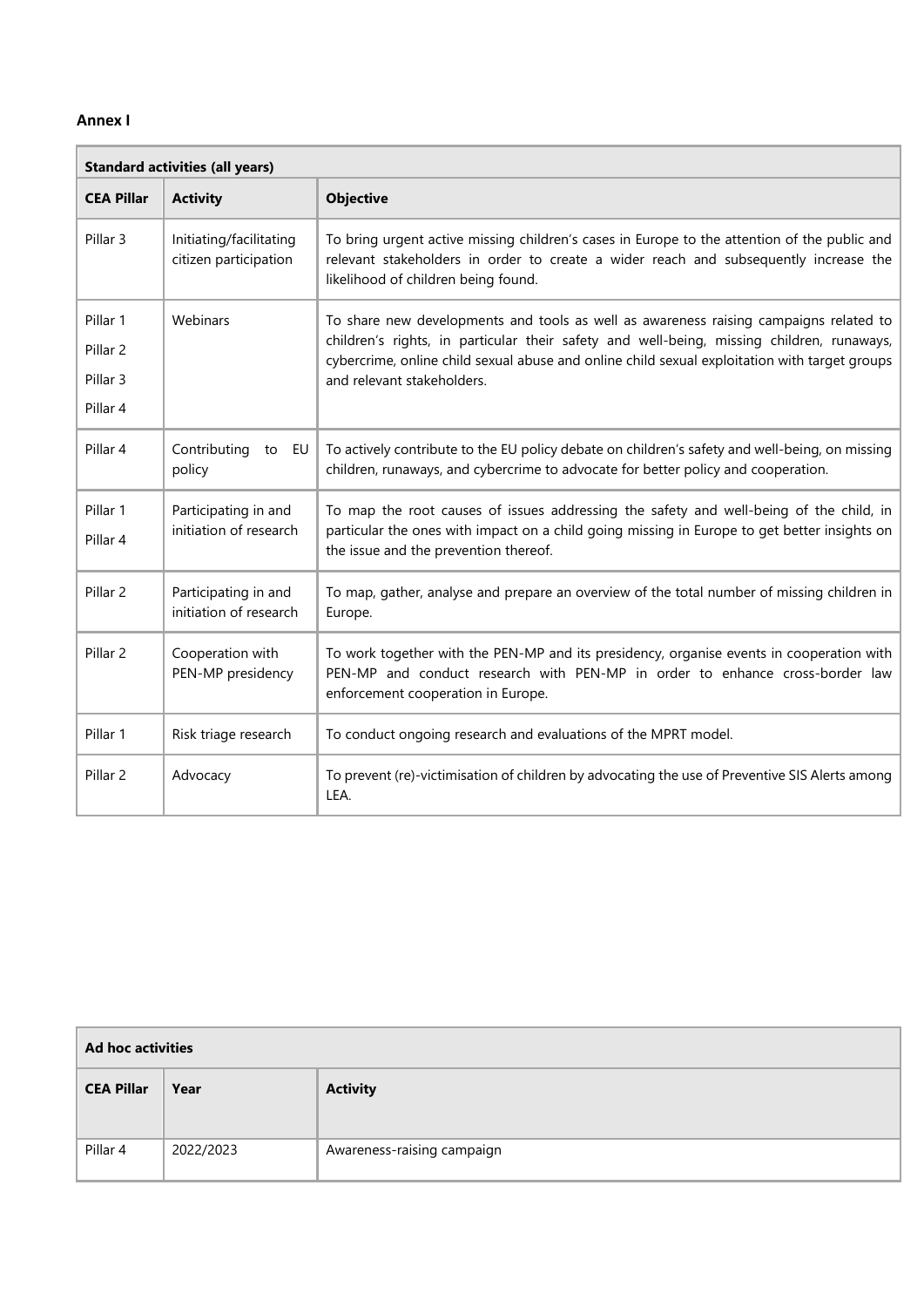| Pillar 4 | 2023/2024 | Awareness-raising campaign |
|----------|-----------|----------------------------|
| Pillar 4 |           |                            |
|          | 2024/2025 | Awareness-raising campaign |
| Pillar 4 | 2025/2026 | School program             |
| Pillar 4 | 2025/2026 | Prevention campaign        |